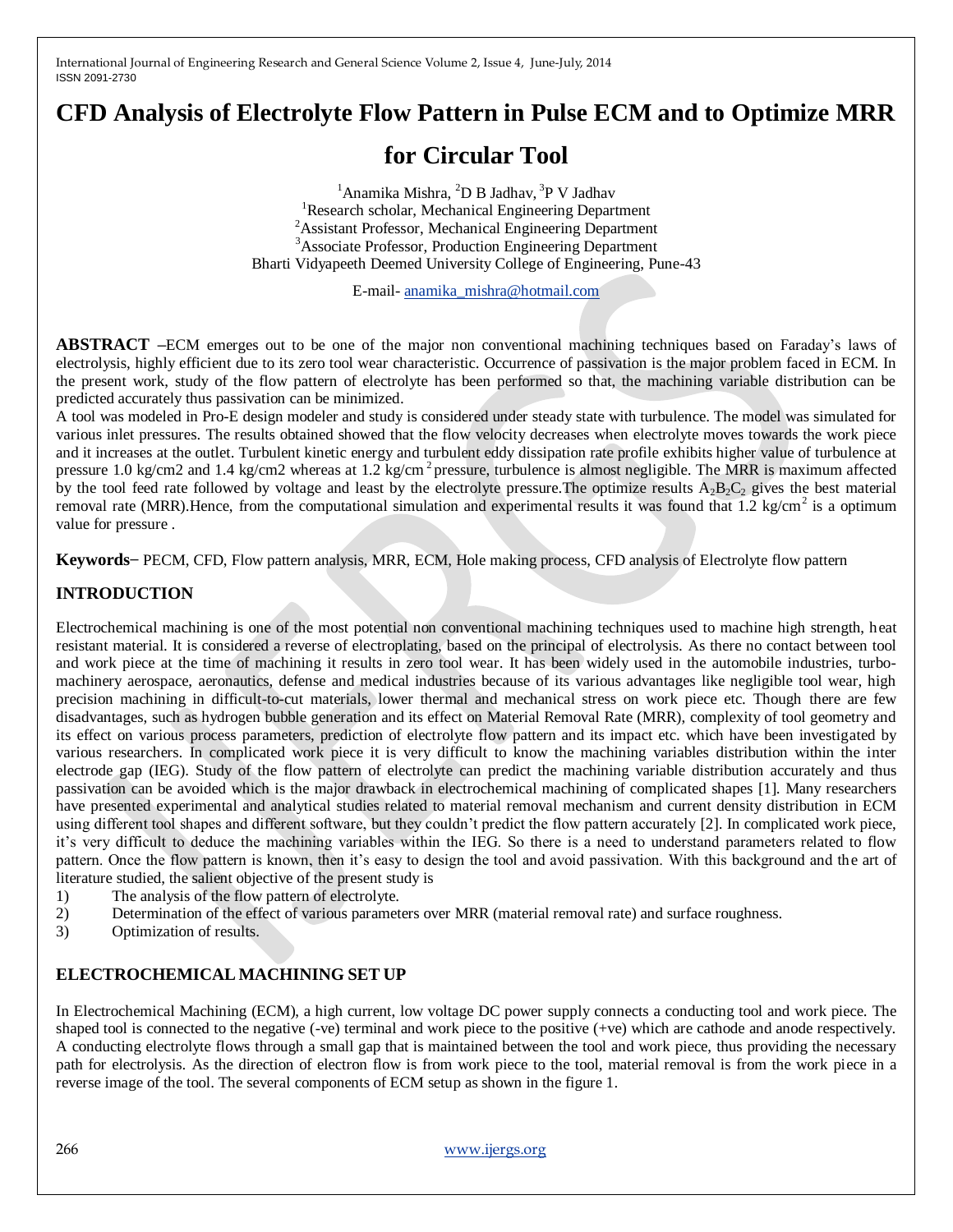### **Work-Piece**

Work-piece is a conducting material which acts as an anode. It is connected to the positive terminal of the pulse power supply. Generally materials with very high value of hardness or a very low value of machinability are used as work-piece materials in ECM as it removes material independent of the hardness.

### **Tool**

Tool acting as cathode is connected to the negative terminal. Tool material used for electrochemical machining should have good electrical and thermal conductivity, easy machinability, resistance to chemicals, good stiffness and be easily obtainable. The most commonly used tool materials are copper, brass, stainless steel etc.



**Fig. 1 Schematic diagram of various elements of ECM setup**

#### **Electrolyte**

Electrolyte is a conducting fluid which plays a very vital role in electrochemical machining. An electrolyte in electrochemical machining completes electrical circuit allowing the passage of current (i.e. acts as a conductor), sustains the required electrochemical reactions and acts as a coolant and carries away the waste products. The selection of the electrolyte is based upon the work-piece material, the tool material and the application. Also, it must have a good chemical stability. Apart from these, it should be inexpensive, safe, and as non corrosive as possible.

#### **Power Supply**

Pulse DC power supply with low value of voltage and high value of current is used to minimize the loss of electricity. Current of the order of 50-40,000 A and voltage of order 4-30 V is generally applied to overcome the resistance at the gap.

# **MODELLING & SIMULATION**

To machine the work piece into required shape, tool should be designed properly. The shape of the tool affects the critical parameters of machining and also affects the MRR.

**Geometrical modelling:** The modeling is done using PRO-E Design modeler. The model used for the simulation study under consideration in the present work is cylindrical shaped with a central through hole having a diameter of 2 mm and height 100 mm. The centre of the hole is fixed at (0, 0, 0) on XYZ coordinate. A cubical block having 100 mm length, 35 mm width and 5 mm height is used as work piece. Electrolyte used for this simulation is  $NaNO<sub>3</sub>$  solution. The electrolyte starts flowing with a constant diameter from the inlet of the tool. The complete physical model of work-piece-tool set up is as shown in figure 2.

**Importing model to ANSYS:** Model prepared in the ProE cannot be directly opened in the ANSYS. It has to be converted into a compatible format like IGES or STEP/STP for further processing. ProE model of the tool and work-piece assembly is firstly converted into STEP/STP format and then imported to ANSYS ICEM CFD14.5.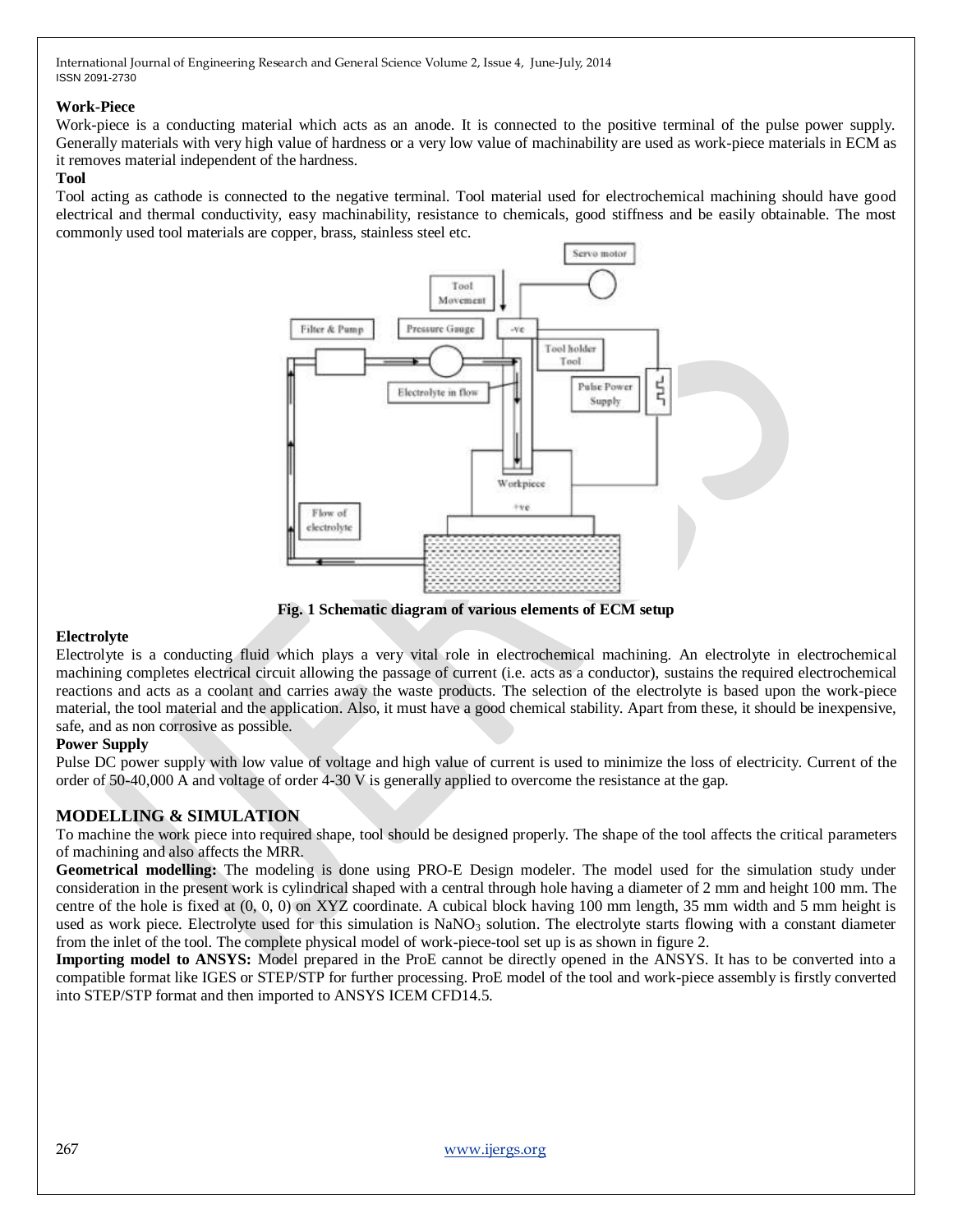

**Fig.2:** P**hysical model of work-piece-tool set up**

**Geometry checking:** After importing the geometry to the ICEM CFD we repair the Geometry to check the errors like any incomplete surfaces, holes and gaps etc, by build diagnostic topology. These errors should be rectified as FLUENT does not tolerate such errors. After rectifying all the errors we can proceed further for part naming.

**Part naming and material points:** After importing the model from the Pro-E parts are assigned the name for identify. Material points are created to indicate the fluid volume or solid volume. Different names of the parts shown in the model tree. This fig 3 shows the different parts and their names.



**Meshing:** Meshing is used to discretizing a spatial domain in to simple geometric elements such as triangles (in 2D) or tetrahedral (in 3D) for getting the numerical solution. After importing the geometry and part naming we set the parameters for meshing. Firstly we have to decide which type of meshing we are going to do (a) Structured mesh, or (b) Unstructured mesh based on the application and complexity of the geometry. In the present work unstructured mesh is used as the model is not too complex and it also takes less time for calculation and analysis. The quality of mesh is a relevant factor in the case of appropriate geometry of the model and accuracy of the results. This can be expressed in terms of orthogonal quality. If the value of orthogonal quality is > 0, mesh quality is good and better results are obtained while if it is < 0, mesh gives bad results. Tetrahedron elements are used for meshing the geometry as they provides more automatic solutions with ability to add mesh controls to improve accuracy in critical regions [17]. We select the part mesh set up to set the proper mesh size for different parts of the model for capturing the proper physic and important features involved in that. The box structure outside the tool work piece setup is generated to capture the air volume which is present in atmosphere.

Next important step was to create prism elements over the wall surface as the flow pattern of the electrolyte is to be analysed so layer is created only over the electrolyte fluid volume.

After meshing we check the mesh for the different kind of errors which can create problems at the time of analysis in FLUENT. Errors which can create problem at the time of analysis are as follows [17]:

(a) Duplicate elements (b) Uncovered faces (c) Missing internal faces (d) Volume orientation (e) Surface orientation (f) Hanging elements (g) Multiple edges (h) Triangle boxes (i) Single edges (j) Non-manifold vertices (k) Unconnected vertices.

Errors related to multiple edges are and unconnected vertices are ignored as they do not create any problem while importing the model to FLUENT.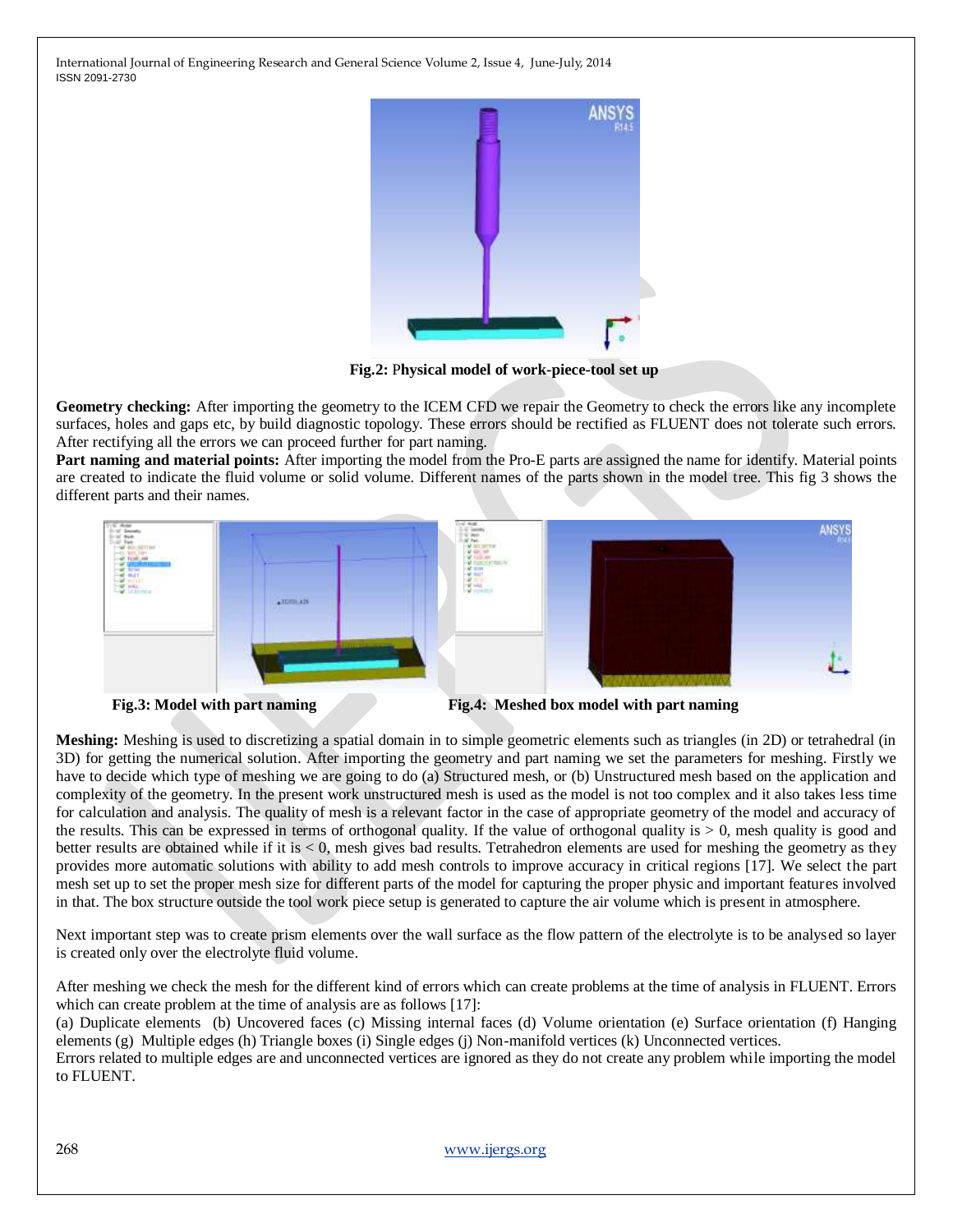

**Fig.5: Volume mesh at cut plane Fig.6: Prism layer at wall surface**

**Boundary conditions:** Meshing done in ICEM is then imported in FLUENT in .msh file extension. Before setting the boundary conditions it is necessary to set proper dimensional units. So that proper results are achieved.

**Model:** In model setup we activate multiphase mode for volume of fluids, as we are considering two volumes: air and electrolyte. Energy equation is also activated as temperature profile is required in present work. As, we are working on 4000+ Reynolds number, So flow is turbulent. k-ε and k-Ω are two options available in turbulent flow model. k-ε model is selected for realizable wall function as it accurately predicts the spreading rate of both planar and round jets and also provides superior performance for flows involving rotation, boundary layers under strong adverse pressure gradients, separation, and recirculation. [17]

**Material:** In material setup we create material to be used as solid and fluid volumes as in our work copper and steel as solid material for tool and work-piece respectively and electrolyte and air as a fluid material are used. Air as a fluid volume is defined as it is present in the atmosphere and electrolyte as it circulates inside tool.

The input values for analysis are as:

For inlet zone we select type as pressure-inlet and box bottom as pressure-outlet.

In inlet conditions the pressure of 1.0, 1.2 and 1.4  $\text{kg/cm}^2$  accordingly are inserted. In specification method we give intensity as 5 and hydraulic diameter as 0.02m. For inlet thermal conditions temperature of air is taken as ambient temperature i.e. 300 k.

The outlet is set as a interior type, box-bottom set as pressure-outlet, the gauge pressure at the outlet surface will be "0". In specification method we give backflow intensity as 5 and backflow hydraulic diameter as 0.02 m.

# **RESULTS AND DISSCUSSIONS**

This deals with the analysis of the results of the three models generated in ANSYS Fluent as modelling. It shows the crucial parameters affecting overall machining process of ECM in terms of contours from which we can predict the variation of these parameters in the IEG and their effects.

It also describes the various experimental results we have obtained from the experiment performed.

#### **Critical parameters analyzed in simulation:**

#### **Volume Fraction Profile**

Figures 7, 8 and 9 show the volume fraction profiles, generated at different pressure. The inlet pressure for this simulation study was taken as 1.0 kg/cm<sup>2</sup>, 1.2 kg/cm<sup>2</sup> and 1.4 kg/cm<sup>2</sup> respectively. The volume fraction contours shown are the volume fraction of sodium nitrate electrolyte between IEG.

As in figure the volume fraction of the electrolyte is higher at the center of the hole and decrease at the outer side. The value of the volume fraction for model at different pressure will be different.





**Fig.7: Volume fraction at pressure 1.0 kg/cm<sup>2</sup> Fig.8: Volume fraction at pressure 1.2 kg/cm<sup>2</sup>**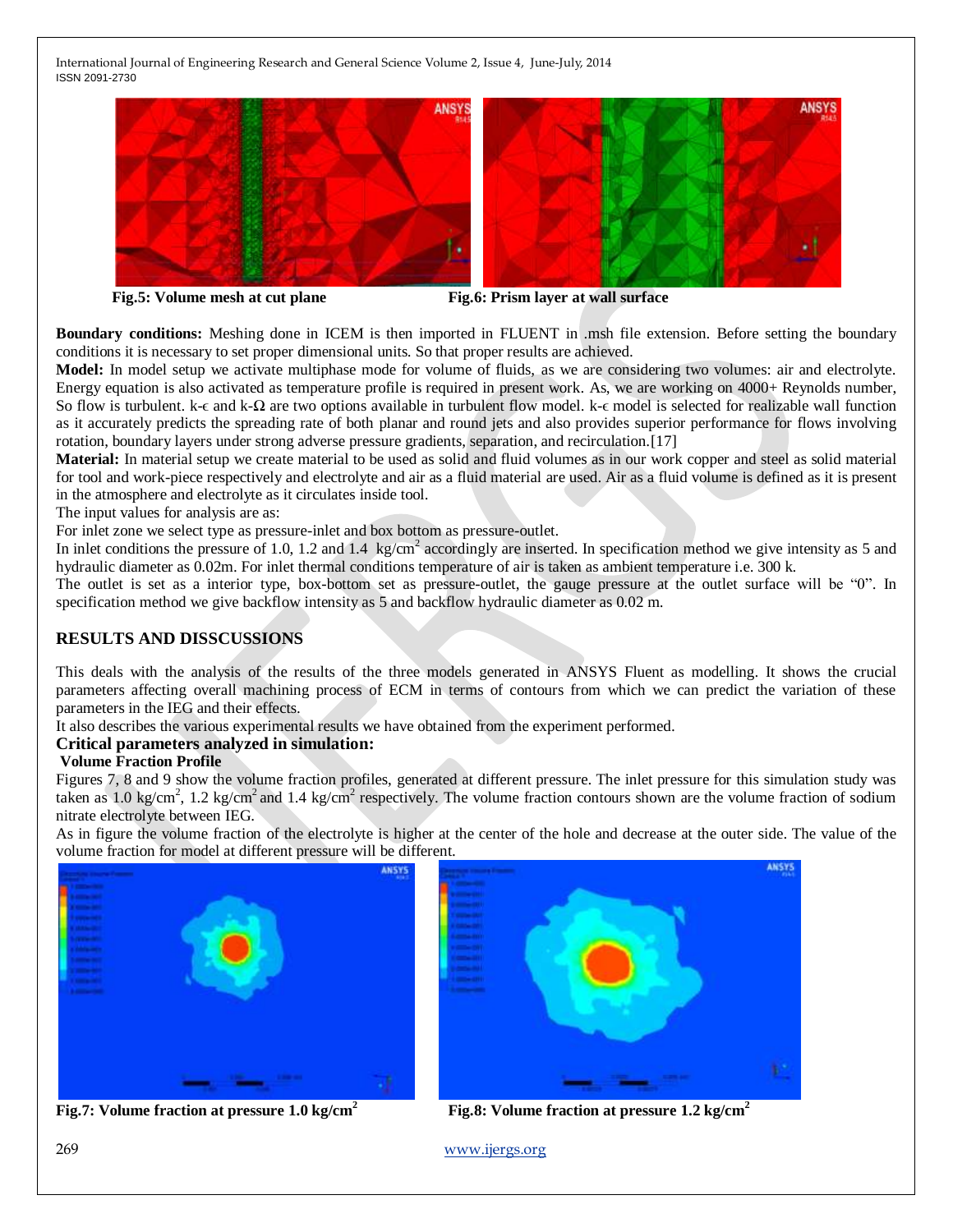

**Fig.9: Volume fraction at pressure 1.4 kg/cm<sup>2</sup>**

#### **Velocity Profile**

Figures 10, 11 and 12 show the velocity profile for model at inlet pressure 1.0 kg/cm<sup>2</sup>, 1.2 kg/cm<sup>2</sup> and 1.4 kg/cm<sup>2</sup> respectively. The velocity profile at 1.0kg/cm<sup>2</sup> pressure is as shown in Fig. 10 which indicates that velocity of electrolyte increases from the hole to the boundary due to reduction in area of flow. The velocity of the electrolyte within the IEG is 10.03 m/s, which is less than the outlet velocity. So as the fluid flows towards the work-piece the velocity decreases. There is a slight change in velocity within IEG at different pressure.



**Fig.10: Velocity Profile at pressure 1.0 kg/cm<sup>2</sup> Fig.11: Velocity Profile at pressure 1.2 kg/cm<sup>2</sup>**



**Fig.12: Velocity Profile at pressure 1.4 kg/cm<sup>2</sup>**

#### **Pressure Profile**

Figures 13, 14 and 15 describes the pressure contours for model with different inlet pressure 1.0 kg/cm<sup>2</sup>, 1.2 kg/cm<sup>2</sup> and 1.4 kg/cm<sup>2</sup> respectively in the inter electrode gap on the plane of work-piece.

The above pressure profiles describe the variation in pressure at the IEG on the plane of machining area. As all cases shows that pressure is higher at the center of the hole and decreases towards the boundary. The pressure increases from the inlet to outlet. The pressure within the IEG will be higher as compare to inlet pressure.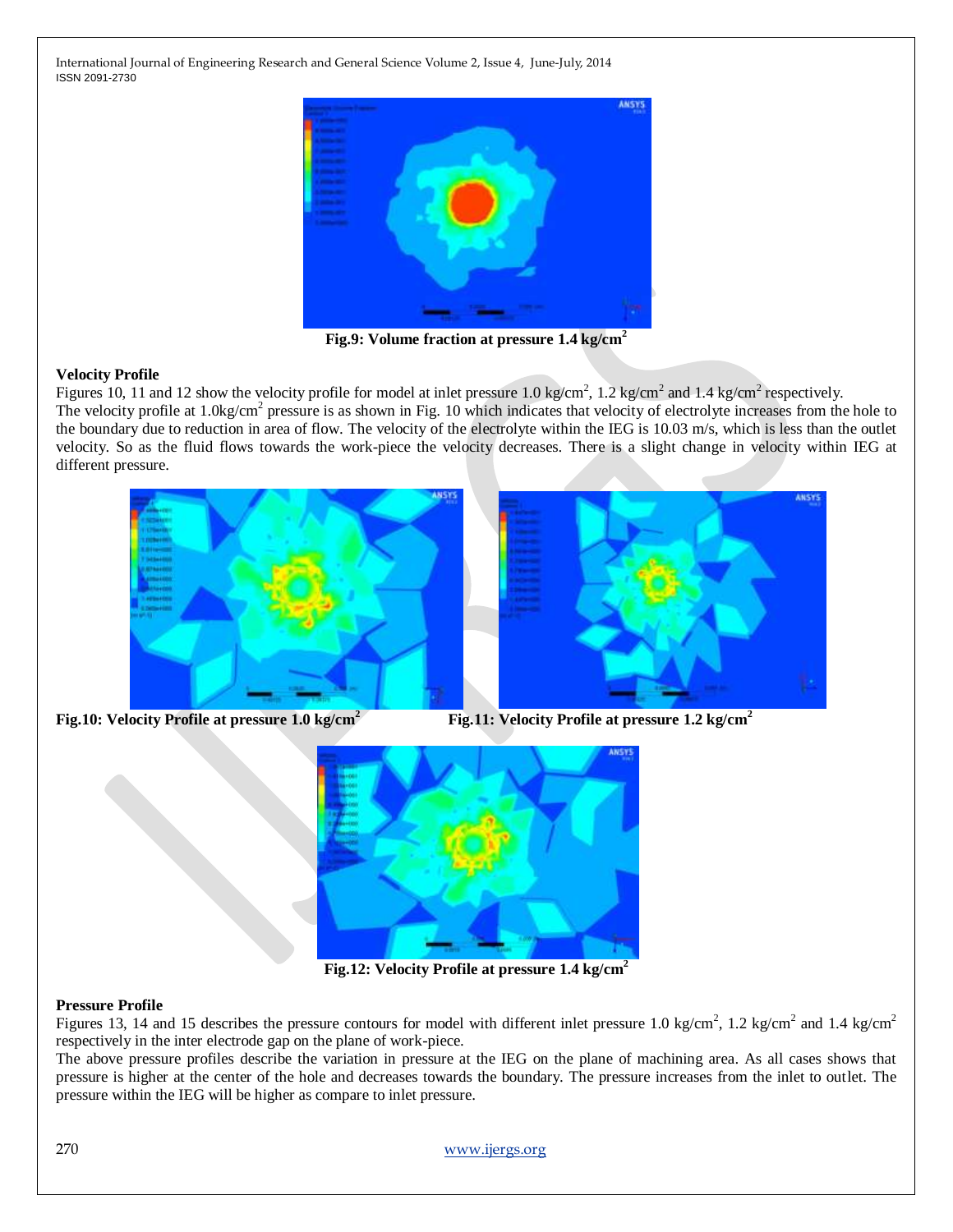





**Fig.15: Pressure profile at inlet pressure 1.4 kg/cm<sup>2</sup>**

# **Turbulent Kinetic Energy Profile**

Figures 16, 17 and 18 show the turbulent kinetic energy contour within the IEG for model with different pressure.



**Fig.16: Turbulence kinetic energy profile at 1.0kg/cm<sup>2</sup>Fig.17: Turbulent kinetic energy profile at 1.2kg/cm<sup>2</sup>**

![](_page_5_Picture_10.jpeg)

**Fig.18: Turbulence kinetic energy profile at pressure 1.4kg/cm<sup>2</sup>**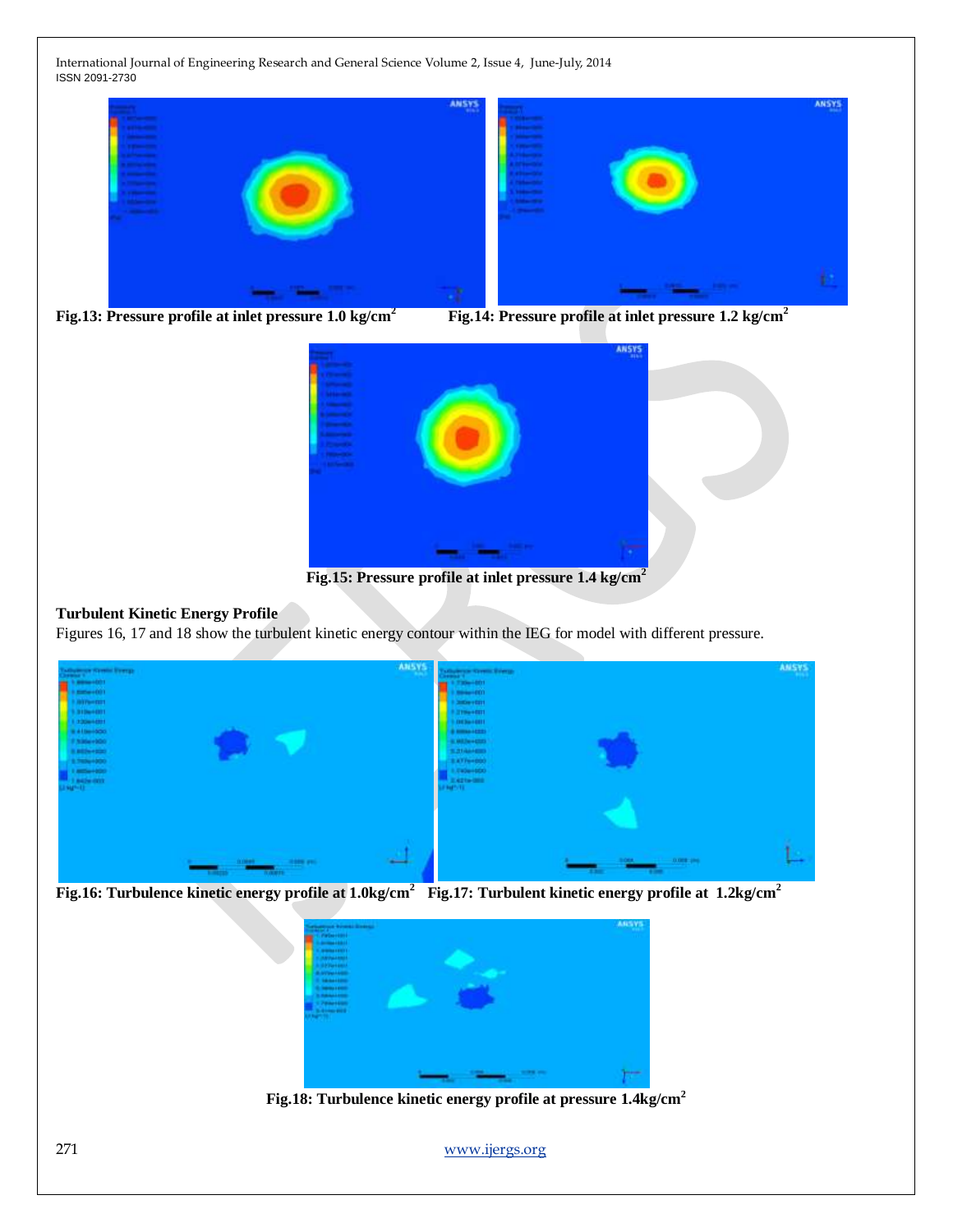Turbulence in the k-ε model depends on turbulent kinetic energy (k) and turbulent eddy dissipation (ε). Turbulence is directly related to the surface roughness. If the turbulence within the IEG is more, then the roughness of the machined surface will also be more. Turbulent kinetic energy determines the energy in the turbulence. Turbulent kinetic energy produced by fluid shear, friction or buoyancy or through external forcing at low frequency eddy scale. At 1.0kg/cm<sup>2</sup> pressure the kinetic energy values varies from  $3.294\times10^{-1}$  m<sup>2</sup>/s<sup>2</sup> to 1.776×10 m<sup>2</sup>/s<sup>2</sup>. In second case the variation of kinetic energy distribution is less than that of first case. The kinetic energy values varies from 3.264×10<sup>-1</sup> m<sup>2</sup>/s<sup>2</sup> to 1.75 m<sup>2</sup>/s<sup>2</sup>. At 1.4kg/cm<sup>2</sup> pressure the kinetic energy values varies from 3.86×10<sup>-1</sup> m<sup>2</sup>/s<sup>2</sup> to 2.069 m<sup>2</sup>/s<sup>2</sup>. This value is greater than that of case first and case second.

From the above discussion it can be observed that the value of kinetic energy within the IEG is very less at 1.2 kg/cm2 pressure. So as shown in the figures 5.11 turbulent kinetic energy is less so there is less turbulence. And if the turbulence is low then we will get better machining surface.

# **Turbulent Eddy Dissipation Profile**

Turbulent eddy dissipation gives the quantitative measurement of the turbulence. Figs. 19, 20 and 22 represent the profiles of turbulent eddy dissipation for model within the pressure range 1.0 -1.4 kg/cm<sup>2</sup>.

![](_page_6_Figure_5.jpeg)

**Fig.19: Turbulent eddy dissipation at 1.0 kg/cm<sup>2</sup> Fig.20: Turbulent eddy dissipation at 1.2 kg/cm<sup>2</sup>**

At 1.0 kg/cm<sup>2</sup> pressure the value of eddy dissipation is varies from 2.22×10<sup>2</sup> m<sup>2</sup>/s<sup>3</sup> to 1.0542×10<sup>4</sup> m<sup>2</sup>/s<sup>3</sup>. In second case the variation of 'ε' distribution is less than that of case first. The 'ε' values are ranges from 2.19×10<sup>2</sup> m<sup>2</sup>/s<sup>3</sup> to 1.0168×10<sup>4</sup> m<sup>2</sup>/s<sup>3</sup>. At 1.4 kg/cm<sup>2</sup> pressure the value of eddy dissipation is varies from  $2.81 \times 10^2$  m<sup>2</sup>/s<sup>3</sup> to1.3553 m<sup>2</sup>/s<sup>3</sup> which is much greater than as compare to case first and second.

![](_page_6_Picture_9.jpeg)

**Fig.21: Turbulent eddy dissipation at 1.4 kg/cm<sup>2</sup>**

It can be understood that at 1.2 kg/cm<sup>2</sup> pressure, the value of turbulent eddy dissipation is less within IEG.

# **Experimental results**

After conducting the DOE as per Taguchi method using L9 orthogonal array for two repetitions following results/ responses are obtained for PECM.

| Table 1: Result table |                              |          |                            |             |           |  |  |
|-----------------------|------------------------------|----------|----------------------------|-------------|-----------|--|--|
| Test no               | <b>Response (repetition)</b> |          | <b>Test response total</b> | <b>Mean</b> | S/N ratio |  |  |
|                       | 4 St                         | $2^{nd}$ |                            |             |           |  |  |
| E1                    | 0.017                        | 0.018    | 0.035                      | 0.0175      | $-35.15$  |  |  |
| E <sub>2</sub>        | 0.046                        | 0.052    | 0.098                      | 0.049       | $-26.24$  |  |  |
| E3                    | 0.023                        | 0.018    | 0.041                      | 0.0205      | $-33.95$  |  |  |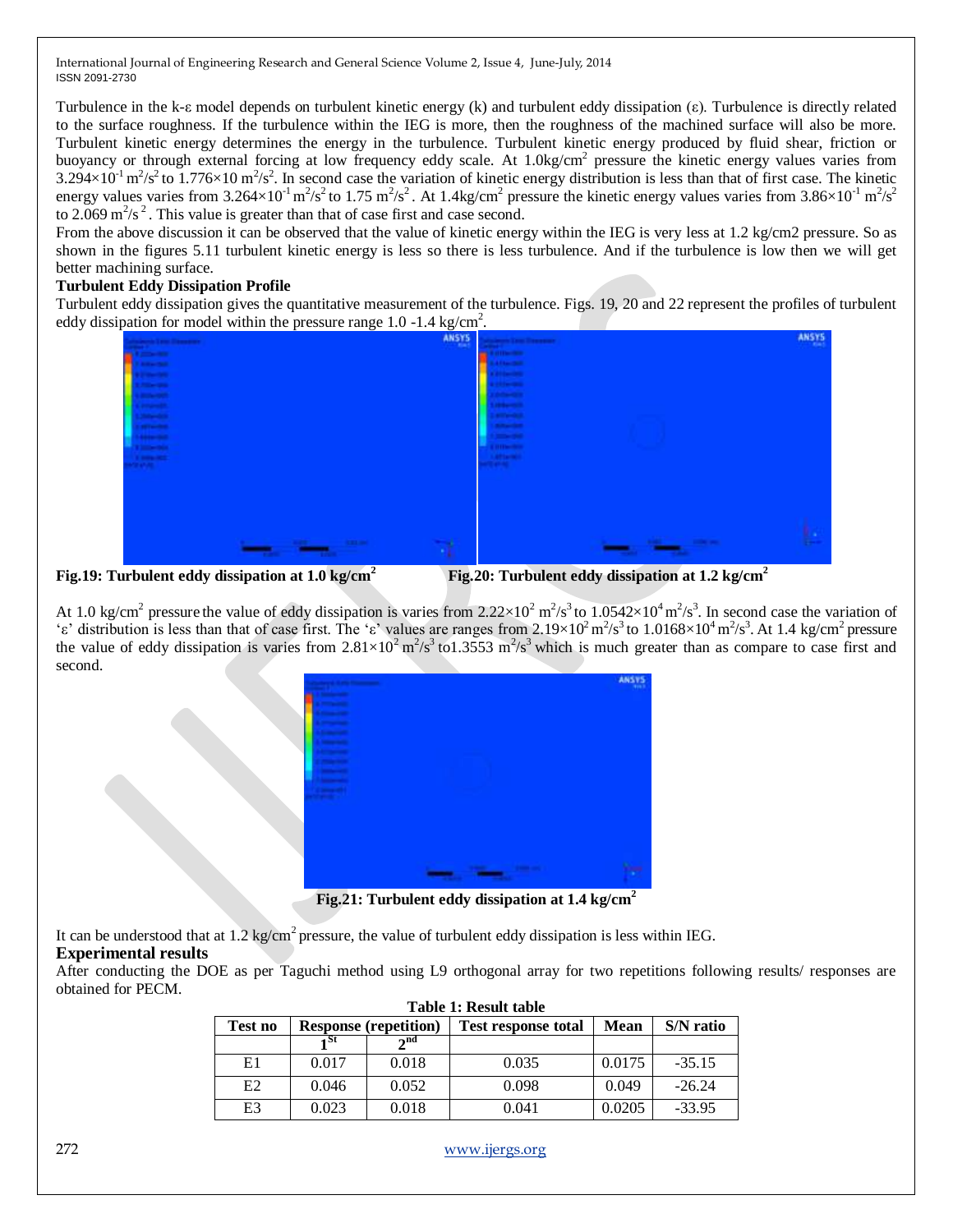| E4             | 0.038 | 0.042 | 0.080 | 0.040  | $-31.95$ |
|----------------|-------|-------|-------|--------|----------|
| E <sub>5</sub> | 0.072 | 0.075 | 0.147 | 0.0735 | $-22.67$ |
| E6             | 0.033 | 0.039 | 0.072 | 0.036  | $-28.96$ |
| E7             | 0.037 | 0.032 | 0.069 | 0.0345 | $-29.31$ |
| E8             | 0.039 | 0.042 | 0.081 | 0.0405 | $-27.86$ |
| E9             | 0.063 | 0.058 | 0.121 | 0.0605 | $-24.38$ |

## **Mean change in MRR**

 $\Sigma A_1 = 0.035 + 0.098 + 0.041$ 

 $\Sigma A_2 = 0.080 + 0.147 + 0.072$ 

 $\Sigma A_3 = 0.069 + 0.081 + 0.121$ 

Dividing  $\Sigma A_1$ ,  $\Sigma A_2$  and  $\Sigma A_3$  by 3×2 (i.e. three factor combinations and two repetitions), the mean change in MRR under the conditions  $A_1$ ,  $A_2$  and  $A_3$  was obtained. Thus;

 $A_1 = 0.174/6 = 0.029$ 

 $A_2 = 0.298/6 = 0.0498$ 

 $A_3 = 0.0270/6 = 0.045$ 

Similarly calculating the mean change in MRR under the conditions  $B_1$ ,  $B_2$ ,  $B_3$ ,  $C_1$ ,  $C_2$ ,  $C_3$ .

#### **Signal to Noise Ratio**

Taguchi method stresses the importance of studying the response variation using the signal -to- noise (S/N) ratio, resulting in minimization of quality characteristic variation due to uncontrollable parameter. The metal removal rate was considered as the quality characteristic with the concept of "the larger-the-better". The S/N Ratio for the larger-the-better is:

 $S/N = -10*log$  (mean square deviation)

S/N Ratio =  $-10log 10^{-1}$  $\frac{1}{n} \sum \frac{1}{y^2}$  $\frac{1}{y^2}]$ 

Larger is better (S/N) Ratio is used when there is no predetermined value for the target (T=∞), and larger the value of the characteristics, the better the MRR. S/N Ratio and mean change under the condition A1, A2 ,……. C2 and C3 were calculated and presented in table 2.

**Table 2: Mean change and S/N ratio for individual factors**

| Factor         | o<br><b>Total result</b> | <b>Mean change</b> | <b>S/N Ratio</b> |
|----------------|--------------------------|--------------------|------------------|
| A <sub>1</sub> | 0.174                    | 0.029              | $-31.78$         |
| A2             | 0.298                    | 0.0498             | $-27.86$         |
| A <sub>3</sub> | 0.0270                   | 0.045              | $-27.18$         |
| B <sub>1</sub> | 0.1836                   | 0.0306             | $-32.13$         |
| B2             | 0.3258                   | 0.0543             | $-25.59$         |
| B <sub>3</sub> | 0.234                    | 0.039              | $-29.10$         |
| C <sub>1</sub> | 0.1878                   | 0.0313             | $-29.49$         |
| C2             | 0.298                    | 0.0498             | $-27.52$         |
| C <sub>3</sub> | 0.2568                   | 0.0428             | $-28.64$         |

#### **Main effect plots**

The main effect plots of MRR vs. Voltage, MRR vs. Feed rate and MRR vs. electrolyte pressure and S/N Ration vs. voltage, S/N Ratio vs. feed rate and S/N Ratio vs. electrolyte pressure for all the values obtained from MINITAB are as shown in the Figs. 22, 23, 24 and 25.

![](_page_7_Figure_20.jpeg)

![](_page_7_Figure_21.jpeg)

 **Fig.22: Effect of voltage on MRR Fig.23: Effect of tool feed rate on MRR**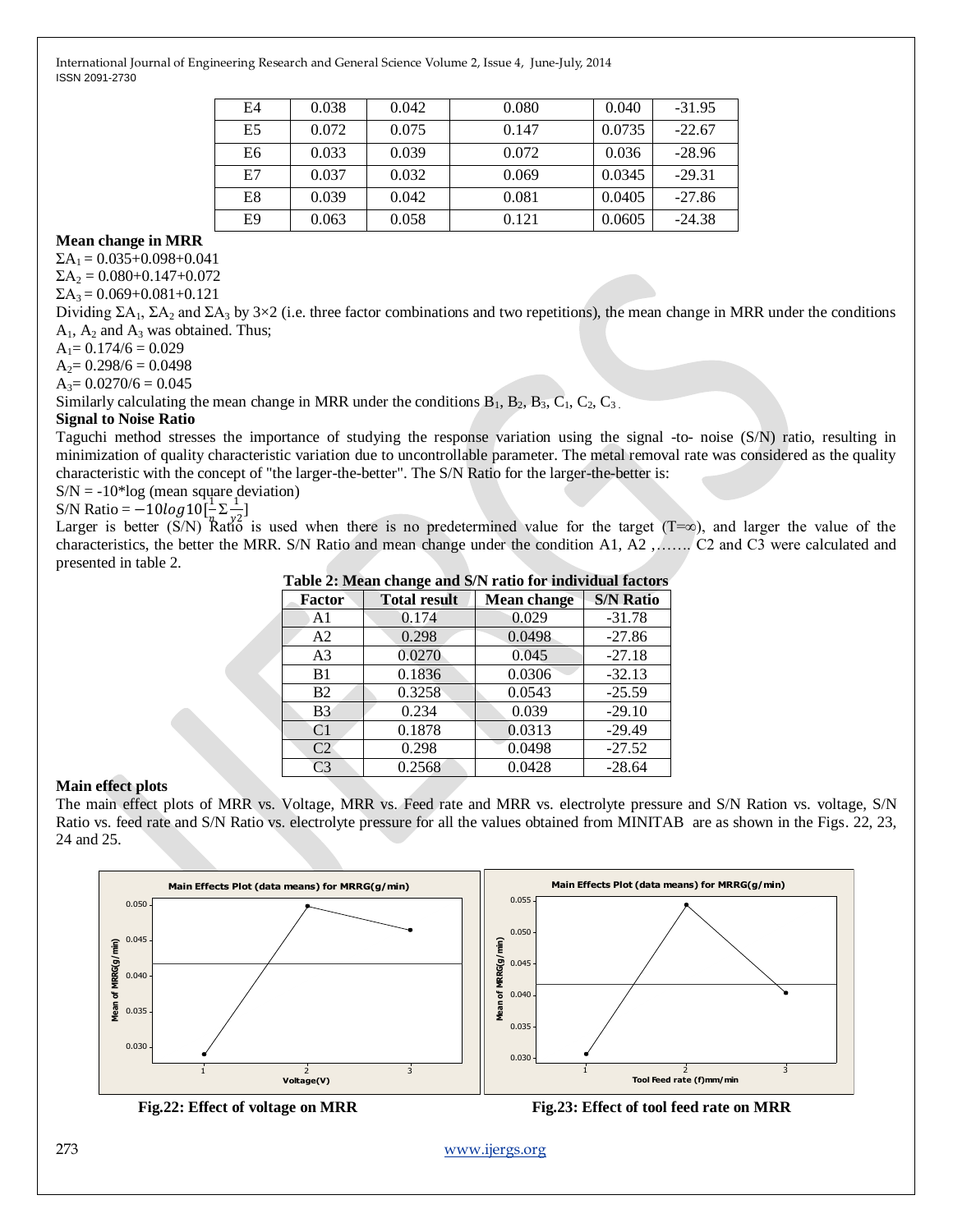![](_page_8_Figure_1.jpeg)

![](_page_8_Figure_2.jpeg)

![](_page_8_Figure_3.jpeg)

### **Analysis Of Variance**

The relative magnitude of the effect of different factors can be obtained by the decomposition of variance, called Analysis of Variance (ANOVA).

Overall Mean  $= 0.0413$ Total Sum Of Square =  $SSTO = 0.005172$ , Treatment Sum Of Square =  $SSTR_A = 0.001423$ ,  $SSTR_B = 0.001732$ ,  $SSTR_C = 0.001047$ , Total Treatment Sum of Square = 0.004202

Error Sum Of Square  $=$  SSE  $=$  0.00097

As we know that,  $SSTO = SSTR + SSE$  $SSTO = 0.004202 + 0.00097 = 0.005172$  (verified)

| <b>Table.3: ANOVA Table</b> |                             |           |          |      |        |  |
|-----------------------------|-----------------------------|-----------|----------|------|--------|--|
| <b>Parameter</b>            | <b>DOF</b>                  | <b>SS</b> |          | F    | P      |  |
|                             |                             |           |          |      | $(\%)$ |  |
| A(Voltage)                  | 2                           | 0.001423  | 0.000711 | 7.12 | 27.51  |  |
|                             |                             |           |          |      |        |  |
| B(Feed                      | 2                           | 0.001732  | 0.000866 | 8.66 | 33.48  |  |
| rate)                       |                             |           |          |      |        |  |
| $\mathcal{C}$               | $\mathcal{D}_{\mathcal{L}}$ | 0.001047  | 0.000523 | 5.23 | 20.24  |  |
| (Pressure)                  |                             |           |          | 5    |        |  |
| $E$ (Error)                 | 9                           | 0.00097   | 0.0001   |      | 18.75  |  |
| Total                       | 15                          | 0.005172  |          |      |        |  |

In the ANOVA, the F-ratio is used to determine the significance of the factor. Percent (%) is defined as the significance rate of the process parameters on the metal removal rate. The percent number shows that the applied voltage, feed rate and electrolyte concentration have significant effect on the MRR. It can observed from table that applied voltage (A), feed rate (B) and electrolyte pressure (C) affect the material removal rate by 27.51%, 33.48% and 20.24% in the pulse electrochemical machining of SS 304l respectively.

# **CONCLUSIONS**

Three dimensional two phase flow pattern analysis of electrochemical machining with circular (hollow) tool provides fundamental idea of velocity distribution, pressure pattern, turbulence etc. in the IEG. A cubical stainless steel work piece, circular copper tool and 15% sodium nitrate solution as electrolyte were considered in this analysis. Tool was modeled using Design Modeler of PRO-E and analyzed in ANSYS FLUENT 14.5. To get consistent and good results, model was meshed with Fine mesh resolution. Model is analyzed with inlet pressure of 1.0 kg/cm<sup>2</sup>, 1.2 kg/cm<sup>2</sup> and 1.4 kg/cm<sup>2</sup> respectively.

#### **Major conclusions:**

- 1) The flow velocity decreases when electrolyte moves towards the work-piece and it increases at the outlet.
- 2) Turbulent kinetic energy and turbulent eddy dissipation rate profile exhibits higher value of turbulence at pressure 1.0 kg/cm<sup>2</sup> and 1.4 kg/cm<sup>2</sup> whereas at 1.2 kg/cm<sup>2</sup> pressure, turbulence is almost negligible.
- 3) The MRR is maximum affected by the tool feed rate followed voltage and least affected by the electrolyte pressure.
- 4) The optimized results  $A_2B_2C_2$  gives the better material removal rate (MRR).